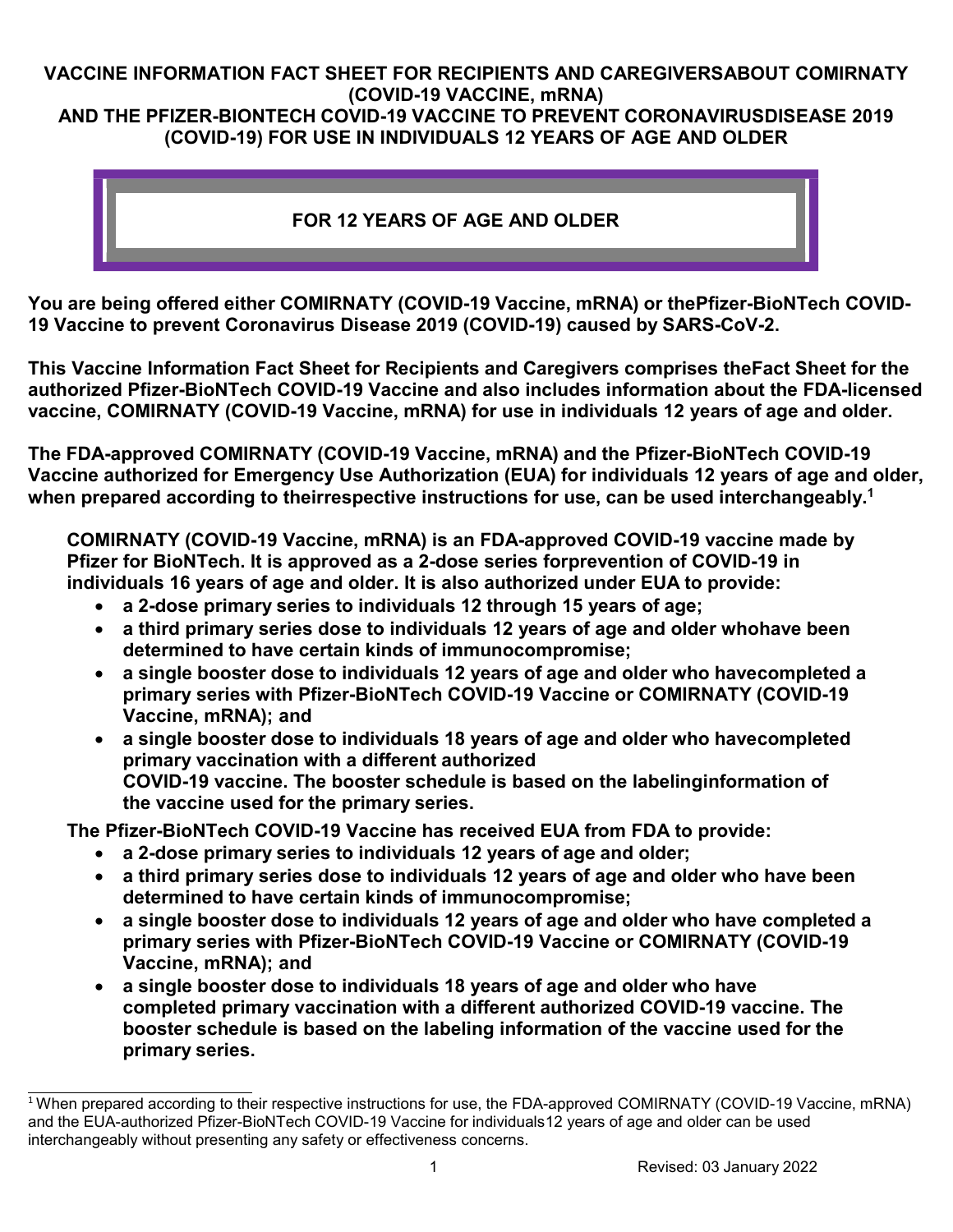This Vaccine Information Fact Sheet contains information to help you understand the risks and benefits of COMIRNATY (COVID-19 Vaccine, mRNA) and the Pfizer-BioNTech COVID-19 Vaccine, which you may receive because there is currentlya pandemic of COVID-19. Talk to your vaccination provider if you have questions.

This Fact Sheet may have been updated. For the most recent Fact Sheet, please see [www.cvdvaccine.com.](http://www.cvdvaccine.com/)

# **WHAT YOU NEED TO KNOW BEFORE YOU GET THIS VACCINE**

### **WHAT IS COVID-19?**

COVID-19 disease is caused by a coronavirus called SARS-CoV-2. You can get COVID-19 through contact with another person who has the virus. It is predominantly a respiratory illness that can affect other organs. People with COVID-19 have had a widerange of symptoms reported, ranging from mild symptoms to severe illness leading to death. Symptoms may appear 2 to 14 days after exposure to the virus. Symptoms may include: fever or chills; cough; shortness of breath; fatigue; muscle or body aches; headache; new loss of taste or smell; sore throat; congestion or runny nose; nausea or vomiting; diarrhea.

#### **WHAT IS COMIRNATY (COVID-19 VACCINE, mRNA) AND HOW IS IT RELATED TOTHE PFIZER-BIONTECH COVID-19 VACCINE?**

COMIRNATY (COVID-19 Vaccine, mRNA) and the Pfizer-BioNTech COVID-19 Vaccine, when prepared according to their respective instructions for use, can be used interchangeably.

For more information on EUA, see the "**What is an Emergency Use Authorization (EUA)?**" section at the end of this Fact Sheet.

#### **WHAT SHOULD YOU MENTION TO YOUR VACCINATION PROVIDER BEFORE YOU GET THE VACCINE?**

**Tell the vaccination provider about all of your medical conditions, including if you:**

- have any allergies
- have had myocarditis (inflammation of the heart muscle) or pericarditis (inflammation of the lining outside the heart)
- have a fever
- have a bleeding disorder or are on a blood thinner
- are immunocompromised or are on a medicine that affects your immune system
- are pregnant or plan to become pregnant
- are breastfeeding
- have received another COVID-19 vaccine
- have ever fainted in association with an injection

### **HOW IS THE VACCINE GIVEN?**

The Pfizer-BioNTech COVID-19 Vaccine or COMIRNATY (COVID-19 Vaccine, mRNA) will be given to you as an injection into the muscle.

Primary Series: The vaccine is administered as a 2-dose series, 3 weeks apart. A third primary series dose may be administered at least 4 weeks after the second dose to individuals who are determined to have certain kinds of immunocompromise.

Booster Dose:

- A single booster dose of the vaccine may be administered at least 5 months after completion of a primary series of the Pfizer-BioNTech COVID-19 Vaccine or COMIRNATY (COVID-19 Vaccine, mRNA) to individuals 12 years of age and older.
- who have completed primary vaccination with a different authorized COVID-19 vaccine. Please<br>Revised: 03 January 2022 • A single booster dose of the vaccine may be administered to individuals 18 years of age and older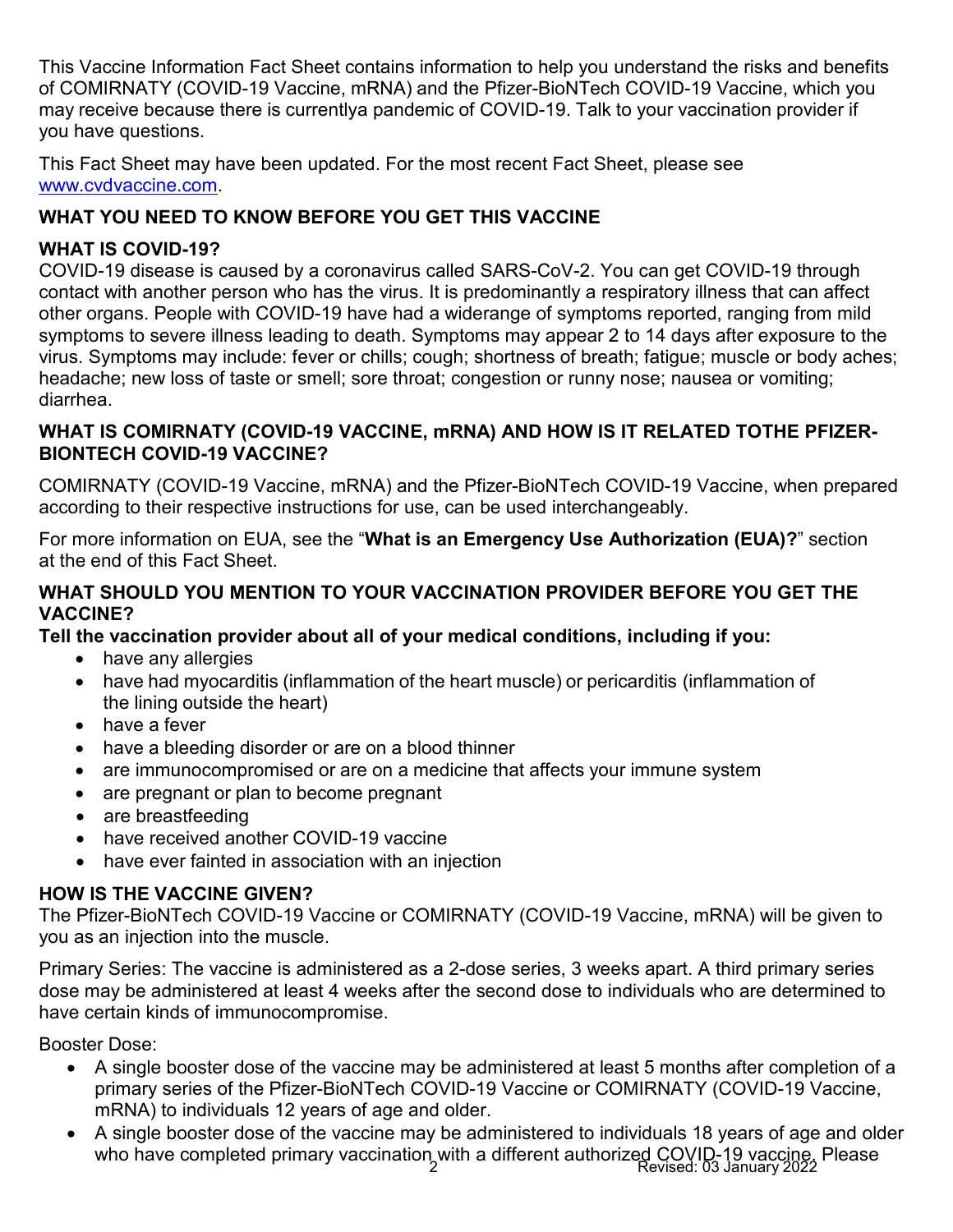check with your healthcare provider regarding timing of the booster dose.

The vaccine may not protect everyone.

# **WHO SHOULD NOT GET THE VACCINE?**

You should not get the vaccine if you:

- had a severe allergic reaction after a previous dose of this vaccine
- had a severe allergic reaction to any ingredient of this vaccine.

### **WHAT ARE THE INGREDIENTS IN THE VACCINES?**

COMIRNATY (COVID-19 Vaccine, mRNA) and the authorized formulations of the vaccine include the following ingredients:

• mRNA and lipids ((4-hydroxybutyl)azanediyl)bis(hexane-6,1-diyl)bis(2- hexyldecanoate), 2 [(polyethylene glycol)-2000]-N,N-ditetradecylacetamide, 1,2-Distearoyl-sn-glycero-3 phosphocholine, and cholesterol).

Pfizer-BioNTech COVID-19 vaccines for individuals 12 years of age and older contain 1 of the following sets of additional ingredients; ask the vaccination provider which version is being administered:

• potassium chloride, monobasic potassium phosphate, sodium chloride, dibasic sodium phosphate dihydrate, and sucrose

OR

• tromethamine, tromethamine hydrochloride, and sucrose

COMIRNATY (COVID-19 Vaccine, mRNA) contains 1 of the following sets of additional ingredients; ask the vaccination provider which version is being administered:

• potassium chloride, monobasic potassium phosphate, sodium chloride, dibasic sodium phosphate dihydrate, and sucrose

OR

• tromethamine, tromethamine hydrochloride, and sucrose

### **HAS THE VACCINE BEEN USED BEFORE?**

Yes. In clinical trials, approximately 23,000 individuals 12 years of age and older have received at least 1 dose of the vaccine. Data from these clinical trials supported the Emergency Use Authorization of the Pfizer-BioNTech COVID-19 Vaccines and the approval of COMIRNATY (COVID-19 Vaccine, mRNA). Millions of individuals have received the vaccine under EUA since December 11, 2020. The vaccine that is authorized for use in individuals 12 years of age and older includes two formulations; one that was studied in clinical trials and used under EUA, and one with the same mRNA and lipids but different inactive ingredients. The use of the different inactive ingredients helps stabilize the vaccine under refrigerated temperatures and the formulation can be administered without dilution.

#### **WHAT ARE THE BENEFITS OF THE VACCINE?**

The vaccine has been shown to prevent COVID-19.

The duration of protection against COVID-19 is currently unknown.

#### **WHAT ARE THE RISKS OF THE VACCINE?**

There is a remote chance that the vaccine could cause a severe allergic reaction. A severe allergic reaction would usually occur within a few minutes to 1 hour after getting a dose of the vaccine. For this reason, your vaccination provider may ask you to stay atthe place where you received your vaccine for monitoring after vaccination. Signs of a severe allergic reaction can include:

- Difficulty breathing
- Swelling of your face and throat
- A fast heartbeat
- A bad rash all over your body
- Dizziness and weakness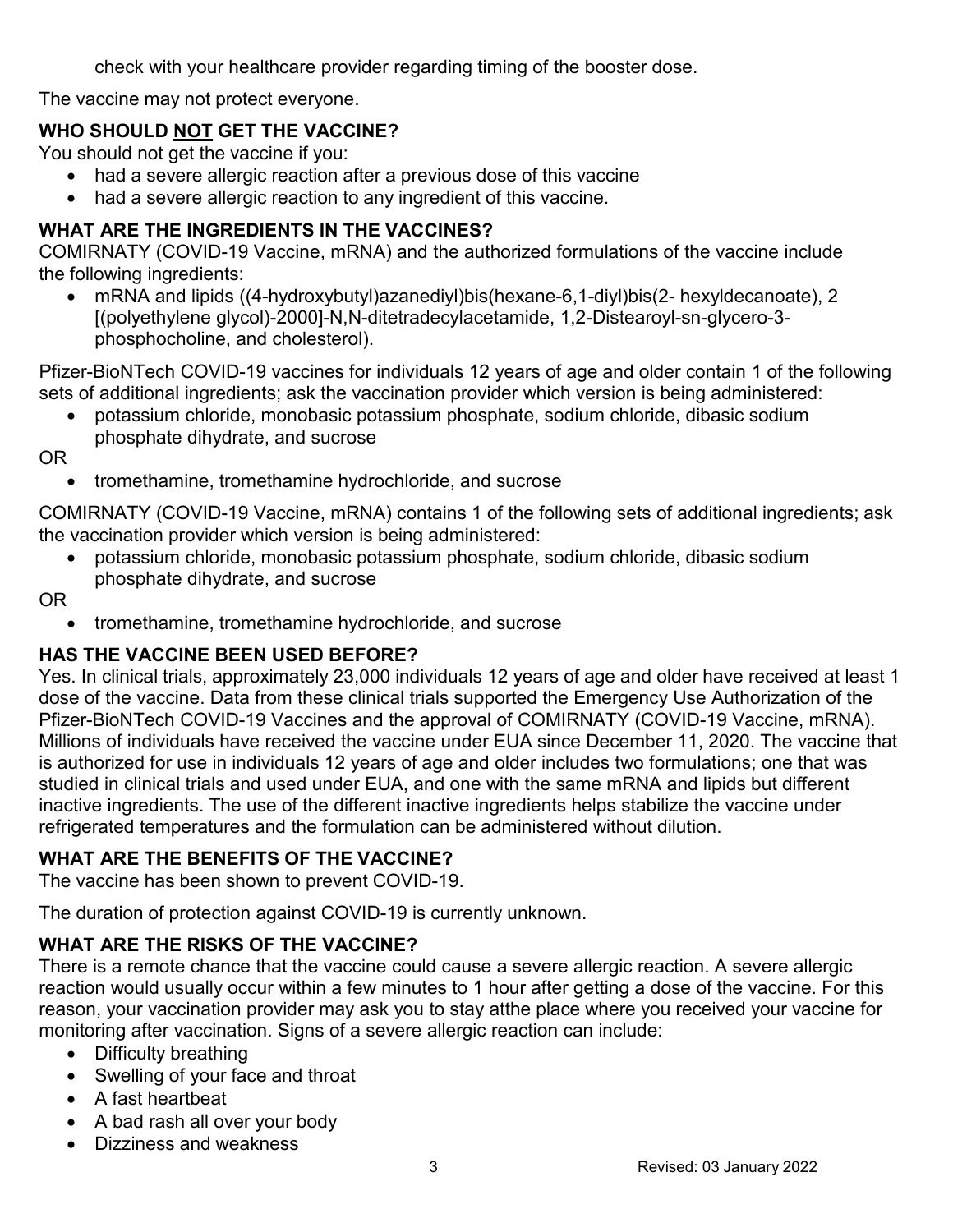Myocarditis (inflammation of the heart muscle) and pericarditis (inflammation of the lining outside the heart) have occurred in some people who have received the vaccine,more commonly in males under 40 years of age than among females and older males.

In most of these people, symptoms began within a few days following receipt of the second dose of vaccine. The chance of having this occur is very low. You should seek medical attention right away if you have any of the following symptoms after receiving the vaccine:

- Chest pain
- Shortness of breath
- Feelings of having a fast-beating, fluttering, or pounding heart

Side effects that have been reported with the vaccine include:

- severe allergic reactions
- non-severe allergic reactions such as rash, itching, hives, or swelling of the face
- myocarditis (inflammation of the heart muscle)
- pericarditis (inflammation of the lining outside the heart)
- injection site pain
- tiredness
- headache
- muscle pain
- chills
- joint pain
- fever
- injection site swelling
- injection site redness
- nausea
- feeling unwell
- swollen lymph nodes (lymphadenopathy)
- decreased appetite
- diarrhea
- vomiting
- arm pain
- fainting in association with injection of the vaccine

These may not be all the possible side effects of the vaccine. Serious and unexpected side effects may occur. The possible side effects of the vaccine are still being studied inclinical trials.

### **WHAT SHOULD I DO ABOUT SIDE EFFECTS?**

If you experience a severe allergic reaction, call 9-1-1, or go to the nearest hospital.

Call the vaccination provider or your healthcare provider if you have any side effects that bother you or do not go away.

Report vaccine side effects to FDA/CDC Vaccine Adverse Event Reporting System (VAERS). The VAERS toll-free number is 1-800-822-7967 or report online to [https://vaers.hhs.gov/reportevent.html.](https://vaers.hhs.gov/reportevent.html) Please include either "COMIRNATY (COVID-19Vaccine, mRNA)" or "Pfizer-BioNTech COVID-19 Vaccine EUA", as appropriate, in the first line of box #18 of the report form.

In addition, you can report side effects to Pfizer Inc. at the contact information provided below.

| Website                       | <b>Fax number</b> | <b>Telephone number</b> |
|-------------------------------|-------------------|-------------------------|
| www.pfizersafetyreporting.com | 1-866-635-8337    | 1-800-438-1985          |

You may also be given an option to enroll in v-safe. V-safe is a new voluntary smartphone-based tool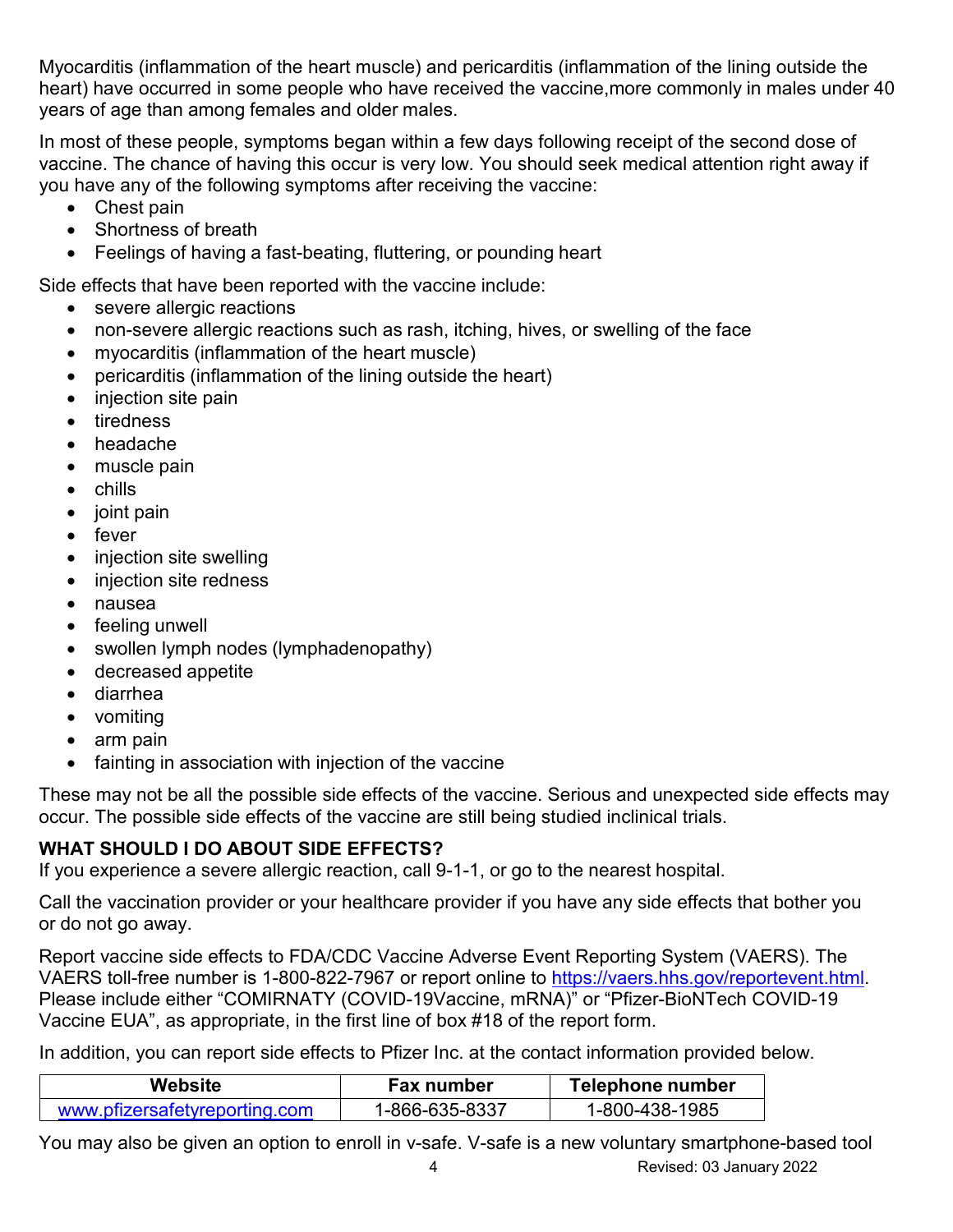that uses text messaging and web surveys to check in with people who have been vaccinated to identify potential side effects after COVID-19 vaccination. V-safe asks questions that help CDC monitor the safety of COVID-19 vaccines. V-safe also provides second-dose reminders if needed and live telephone follow-up by CDC if participants report a significant health impact following COVID-19 vaccination. For more information on how to sign up, visit: [www.cdc.gov/vsafe.](https://urldefense.proofpoint.com/v2/url?u=http-3A__www.cdc.gov_vsafe&d=DwMF-g&c=UE1eNsedaKncO0Yl_u8bfw&r=iggimxFo1bnCoTNHtFHht7zBjWLmMD5xyYOHusHEMRA&m=NUusRcDWxrAYwskpVPikFjIp1YMB1upPlqmEqHLqywo&s=ZgZDg3kpZyGQV82QCF-MKAMdQ9UDWQqf3K-6eMVizRE&e)

#### **WHAT IF I DECIDE NOT TO GET COMIRNATY (COVID-19 VACCINE, mRNA) ORTHE PFIZER-BIONTECH COVID-19 VACCINE?**

Under the EUA, it is your choice to receive or not receive the vaccine. Should you decide not to receive it, it will not change your standard medical care.

### **ARE OTHER CHOICES AVAILABLE FOR PREVENTING COVID-19 BESIDES COMIRNATY (COVID-19 VACCINE, mRNA) OR THE PFIZER-BIONTECH COVID-19VACCINE?**

Other vaccines to prevent COVID-19 may be available under Emergency Use Authorization.

### **CAN I RECEIVE THE COMIRNATY (COVID-19 VACCINE, mRNA) OR PFIZER-BIONTECH COVID-19 VACCINE AT THE SAME TIME AS OTHERVACCINES?**

Data have not yet been submitted to FDA on administration of COMIRNATY (COVID-19 Vaccine, mRNA) or the Pfizer-BioNTech COVID-19 Vaccine at the same time with other vaccines. If you are considering receiving COMIRNATY (COVID-19 Vaccine, mRNA) or the Pfizer-BioNTech COVID-19 Vaccine with other vaccines, discuss your options with your healthcare provider.

# **WHAT IF I AM IMMUNOCOMPROMISED?**

If you are immunocompromised, you may receive a third dose of the vaccine. The third dose may still not provide full immunity to COVID-19 in people who are immunocompromised, and you should continue to maintain physical precautions tohelp prevent COVID-19. In addition, your close contacts should be vaccinated as appropriate.

# **WHAT IF I AM PREGNANT OR BREASTFEEDING?**

If you are pregnant or breastfeeding, discuss your options with your healthcare provider.

# **WILL THE VACCINE GIVE ME COVID-19?**

No. The vaccine does not contain SARS-CoV-2 and cannot give you COVID-19.

### **KEEP YOUR VACCINATION CARD**

When you get your first dose, you will get a vaccination card to show you when to return for your next dose(s) of the vaccine. Remember to bring your card when you return.

### **ADDITIONAL INFORMATION**

If you have questions, visit the website or call the telephone number provided below. To access the most recent Fact Sheets, please scan the QR code provided below.

| <b>Global website</b> | <b>Telephone number</b>              |
|-----------------------|--------------------------------------|
| www.cvdvaccine.com    | 1-877-829-2619<br>$(1-877-VAX-CO19)$ |

### **HOW CAN I LEARN MORE?**

- Ask the vaccination provider.
- Visit CDC at [https://www.cdc.gov/coronavirus/2019-ncov/index.html.](https://www.cdc.gov/coronavirus/2019-ncov/index.html)
- Visit FDA at [https://www.fda.gov/emergency-preparedness-and-response/mcm-legal-regulatory](https://www.fda.gov/emergency-preparedness-and-response/mcm-legal-regulatory-and-policy-framework/emergency-use-authorization)[and-policy-framework/emergency-use-authorization.](https://www.fda.gov/emergency-preparedness-and-response/mcm-legal-regulatory-and-policy-framework/emergency-use-authorization)
- Contact your local or state public health department.

**WHERE WILL MY VACCINATION INFORMATION BE RECORDED?**